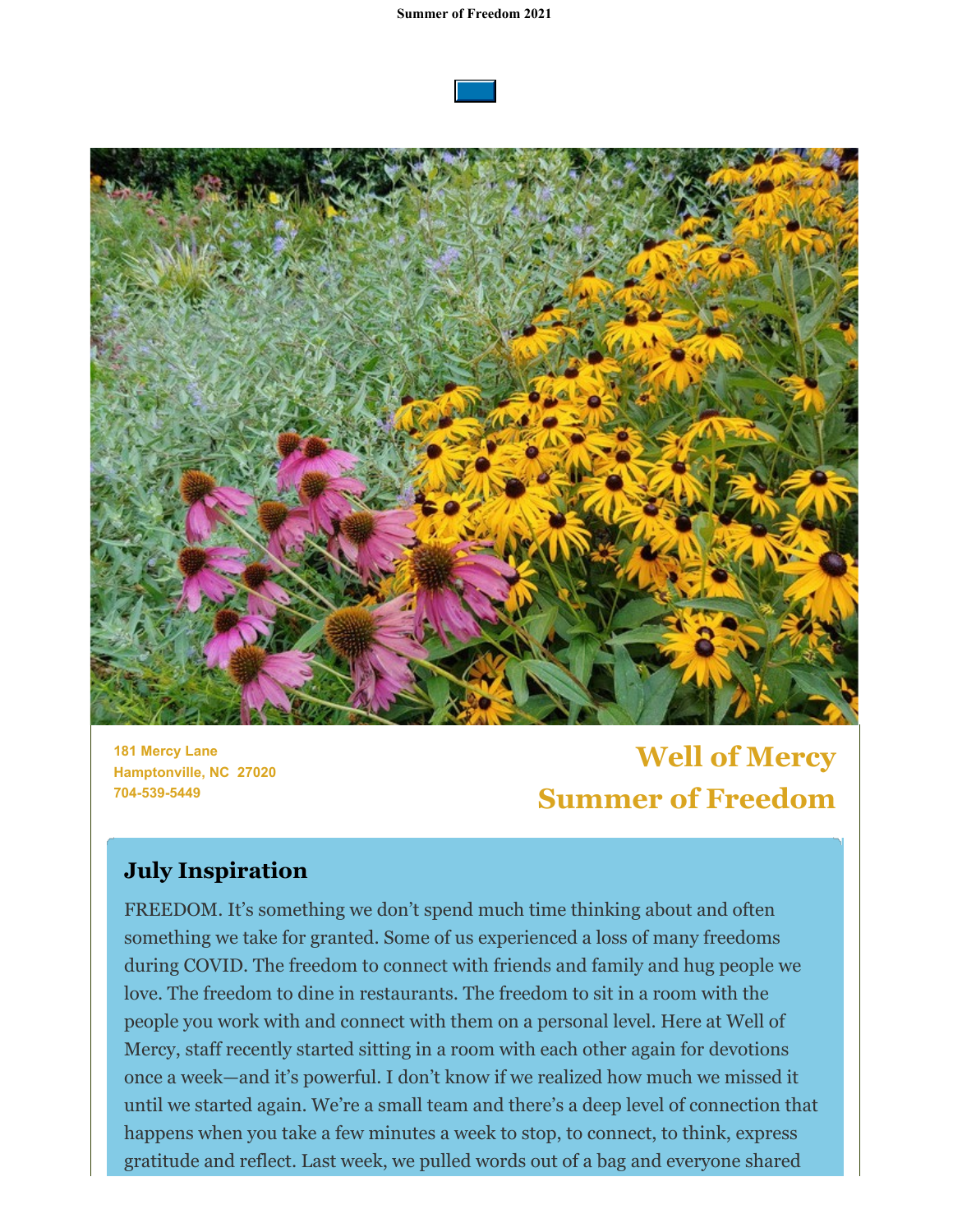thoughts about their word. Someone had TRUST, it was what they needed, someone else had JOY and explained why it meant something to them.



I pulled the word FREEDOM and quickly thought how ironic it was that I was pulling it around the 4th of July. Then I thought of all those that have given their lives for my freedom and that freedom sometimes comes at a great cost. Finally, I started reflecting on a new kind of freedom I'm currently experiencing, one that also comes with a cost. My 11 and 14-year-old kids are away at summer camp. I love my kids,

and I miss them terribly and YET…. I am enjoying this new sense of freedom to make whatever my husband and I want for dinner, without worrying about picky eaters, to read books and not feel guilty, or stay a little longer at work without rushing home to chauffeur. There's a cost to this freedom though; I don't get to hug them every day or engage in conversation—but I'm cherishing the letters I find in my mailbox and am looking forward to the hugs on August 3rd.

Pick one of the words staff received: Trust. Joy. Freedom. Believe. Prosperity... Take a few minutes to reflect on the meaning it has for you and share with us the inspiration, we'd love to know!

**Meg Robertson** Community Connections Director

### **Connecting With Our Roots**

Founded by the Sisters of Mercy, we like to connect to their [5 critical concerns](https://www.sistersofmercy.org/files/documents/resources/Justice/CriticalConcerns-1Pger-FINAL.pdf) and share with our guests. One of the areas of concern is the EARTH. That leads us to examine our own behaviors and policies—and to adopt more environmentally sustainable practices.

This month our environmental impact change is to embrace DRYER BALLS. Go green and save money with these hypoallergenic, environmentally-friendly dryer balls for use in your electric dryer.

The alpaca dryer balls are made from 100% alpaca fiber. Toss them into your dryer with your wet clothes. SKIP your fabric softener. That's it! The dryer balls do the rest.

How do they work? They bounce around in the

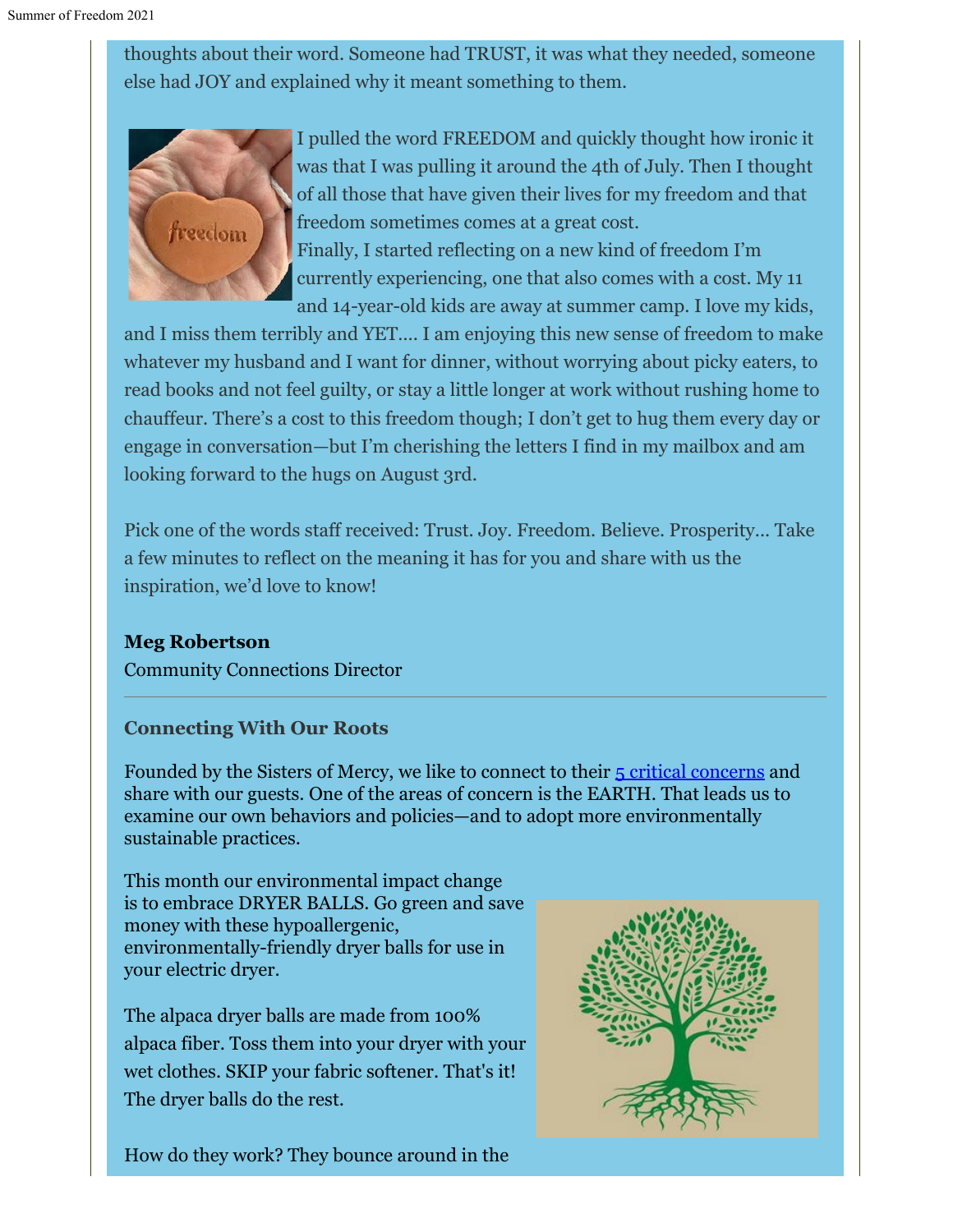dryer separating clothes—allowing more hot air to circulate through the garments. As they tumble, the dryer balls fluff your laundry, reduce wrinkles, and help make your laundry softer. Dryer balls reduce drying time by about 25%—saving you money on utility bills.

No harmful chemicals or perfumes coating your clothing. Reuse them—a set should last about a year. They may shrink over time with continued use, which is normal. If you miss the scent of your fabric softener you may add essential oils— just make sure to run them through separately until all the oil is absorbed so it doesn't get on your clothes.

[Dryer balls](https://www.goodkarmaranch.com/collections/homegoods/products/dryer-balls) can now be found in our gift shop. And during the month of August, if you order through our local supplier Good Karma Ranch, **proceeds** from the purchase will come back to Well of Mercy.

#### **Upcoming Retreats And Workshops**

[Peaceful Guided Hike at Well of Mercy](https://wellofmercy.networkforgood.com/events/32266-peaceful-day-at-well-of-mercy) **September 8th** Day Retreat (onsite) 10:30AM — 4:30PM

Learn how connecting with and caring for the land can be a meditative endeavor and how we can act in ways which contribute to a sustainable future for the Earth. This workshop/hike focuses on Well's beautiful 110 acres and our active practice of conservation.

 $$55$ 

#### [Harvesting Gratitude in the Silence](https://wellofmercy.networkforgood.com/events/32392-harvesting-gratitude-in-the-silence)

**November 17th-19th** Overnight Silent Retreat (onsite)

Enter into the bliss of quiet with our Fall silent retreat. This time blends the beauty and holiness of Well of Mercy with a guided Silent Retreat. The two days include free time to enjoy our 110 acres. The retreat includes opportunities for rest, reflection, prayer, meditation, journaling, and mindfulness; weaving together meditative music, scripture, modern wisdom, reflective questions and walks in nature. \$280

### Silent Retreat Testimonial:

*My time at "The Well" was everything I needed! From the moment I saw "Mercy Lane" I knew that this was a place I would find peace and comfort. When I walked into the Chapel that first day, I made a commitment to God and myself that I would receive humbly, with open arms the gift of being cared for by others. For the first time in my life, I felt the loving spirit of my creator like I had never experienced Him before. Thank you All for the gift of knowing that I am Well loved.*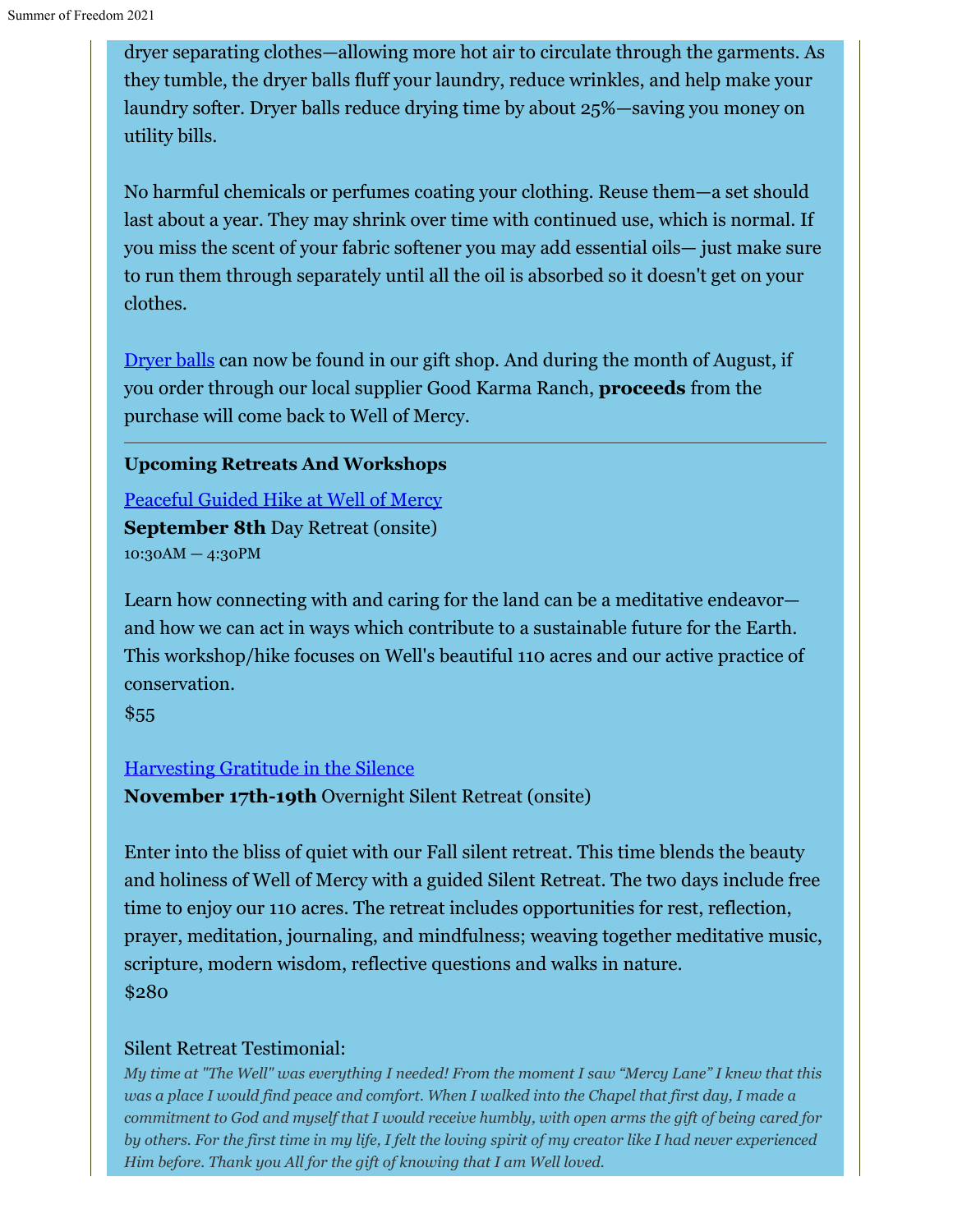#### *-Amy, recent sojourner*

**Well of Mercy Nature Fun Fact!** This Catalpa tree at Well may be **older than the United States**! Our landscaper, Kevin Campbell, climbed the branches of this tree a few years ago for a cutting that he nurtured and later planted near the labyrinth where it is now over 5 feet tall.



#### **July Inspiration**



#### **Giving**

## **Your Greatness is Not What You Have, It's What You Give.**

Please consider making a gift to Well's operating & sustainability fund to pay it forward to those that will visit Well of Mercy in the future.



Find us on **Facebook** Follow us on [Instagram](https://www.instagram.com/wellofmercy/) Visit our [Website](https://www.wellofmercy.org/)

#### **Gift Shop Corner**

Well of Mercy is proud to partner with [Good Karma Ranch](https://www.goodkarmaranch.com/), a small, family-run farm in North Carolina focused on the renewable resource of alpaca fiber. If you visit their farm in August and buy dryer balls, a portion of the proceeds go to Well of Mercy. If you can't make it there you can order online. You may also find these dryer balls in the gift shop here at Well of Mercy.

Dryer balls are available in our gift shop or [online](https://www.goodkarmaranch.com/collections/homegoods/products/dryer-balls) for **3 for \$25.**